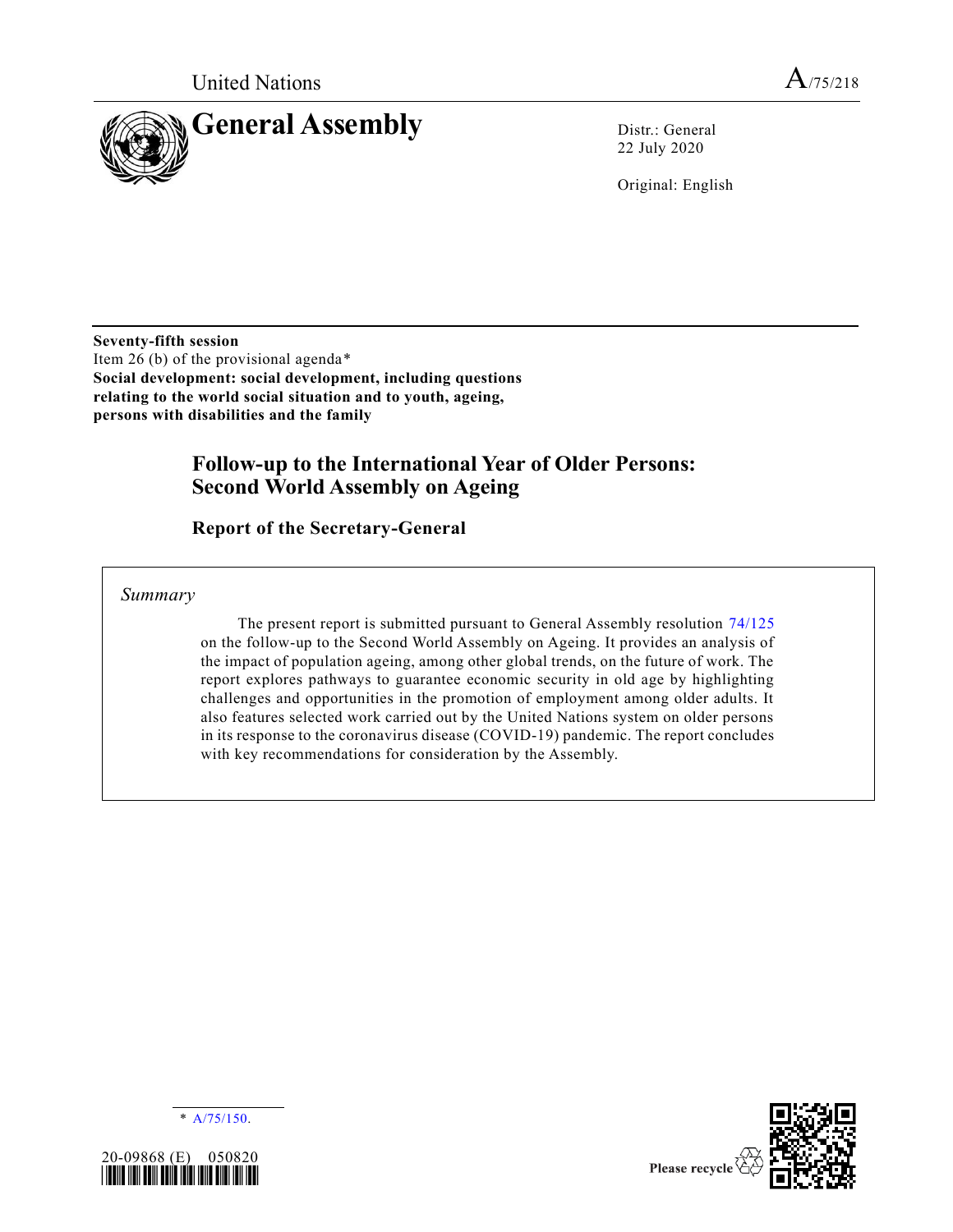# **I. Introduction**

1. The present report is submitted pursuant to General Assembly resolution [74/125](https://undocs.org/en/A/RES/74/125) on the follow-up to the Second World Assembly on Ageing. It follows the previous report of the Secretary-General on the same subject [\(A/74/170](https://undocs.org/en/A/74/170) an[d A/74/170/Corr.1\)](https://undocs.org/en/A/74/170/Corr.1), which provided an overview of ageing-related policies and priorities in the implementation of the 2030 Agenda for Sustainable Development reported by Member States and focused on policy perspectives of older persons in emergency crises.

2. In resolution [74/125,](https://undocs.org/en/A/RES/74/125) the General Assembly stressed, inter alia, the need to ensure that issues of relevance to older persons are taken into account in the implementation of the 2030 Agenda in order to ensure that no one is left behind, including older persons. In addition, the Assembly encouraged Member States to adopt and implement non-discriminatory policies, legislation and regulations and to take appropriate measures to prevent discrimination against older persons in, inter alia, employment and social protection.

3. The relevance of decent work for all, including older people, was recognized by Member States in the International Labour Organization (ILO) Centenary Declaration for the Future of Work, adopted in 2019 at the 108th session of the International Labour Conference, in which Governments, workers and employers committed to a road map for a human-centred approach to the future of work and the need to ensure that such a transition contributes to sustainable development in its economic, social and environmental dimensions (see [A/73/918,](https://undocs.org/en/A/73/918) annex).

4. Section II of the present report provides an analysis of the impact of population ageing, among other global trends, on the future realities of work. In the analysis, current perspectives on the interlinkages between population ageing and economic progress are presented and the contributions that older persons make to economies and how economies can benefit from the longevity dividend are shown.

5. Section III of the report explores pathways to guarantee economic security in old age by highlighting challenges and opportunities in the promotion of freely chosen employment among older adults and by stressing the importance of adequate social protection systems.

6. Section IV features selected work carried out by the United Nations system regarding older persons in its response to the COVID-19 pandemic. Section V sets out key recommendations for consideration by the General Assembly.

# **II. Population ageing and the future realities of work**

### **A. The future of work**

**\_\_\_\_\_\_\_\_\_\_\_\_\_\_\_\_\_\_**

7. Our world is changing in significant ways, through trends such as globalization, new technologies, the rise in inequality globally, demographic shifts, climate change and threats generated by the ongoing COVID-19 pandemic and the potential re-emergences thereof. The scale and pace of these developments are unprecedented and will have a dramatic impact on societies, economic structures and individuals of all ages. Today's global trends underscore the need to seize the moment, unleash new potential and provide credible responses for progress towards well-being, inclusion, equality, economic prosperity and environmental sustainability.<sup>1</sup>

<sup>&</sup>lt;sup>1</sup> ILO, *Work for a Brighter Future: Global Commission on the Future of Work* (Geneva, 2019).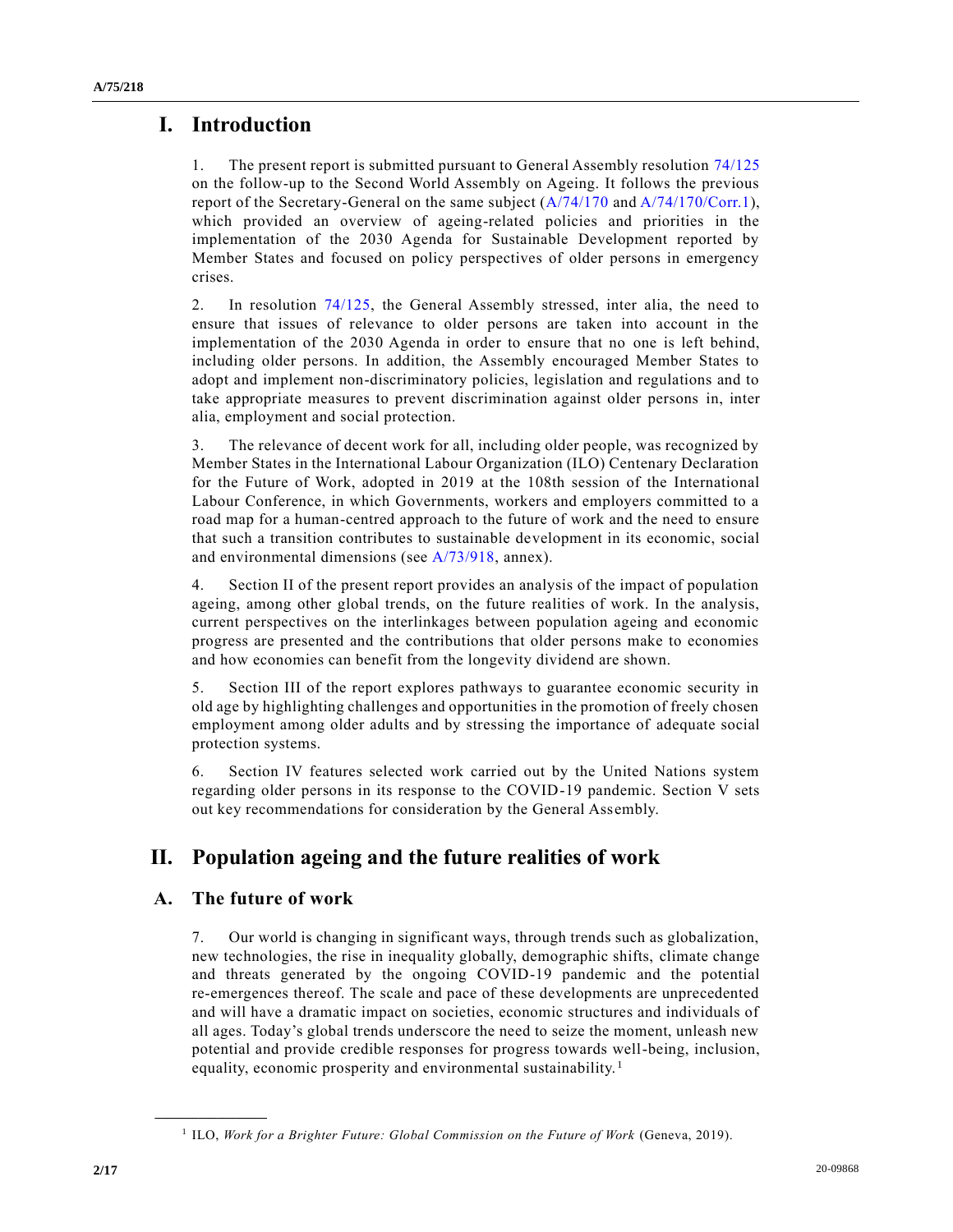8. Our capacity to understand how different emerging trends affect one another is likewise key to preparing for the future of work. Where adequately employed, technological advancements that are revolutionizing the job market can enable older persons to better adapt to the labour market by increasing flexibility, facilitating remote work, empowering older persons with disabilities and creating new ways to achieve lifelong learning. On the other hand, climate change will increase the number and severity of emergencies, to which older persons can be more vulnerable if adequate policies are not in place (see  $A/74/170$  and  $A/74/170/Corr.1$ ), as illustrated by the current COVID-19 pandemic.

9. The current COVID-19 crisis has exposed existing inequalities in the realm of work, with sharp rises in unemployment and forced inactivity showing that pre-existing inequalities determine how groups and individuals fare during a crisis. For instance, workers in the informal economy have been identified as being among the most vulnerable, with older persons also recognized among the groups hardest-hit by the pandemic in the domain of work.<sup>2</sup> Older persons, who face a significantly higher risk of mortality, severe disease and longer recovery time following COVID-19 infection, may see their economic challenges exacerbated as a result of the pandemic. On the other hand, COVID-19 has catapulted us into a future that demands a rethinking of the labour market and provides an opportunity to harness the potential of longevity and to benefit from the participation of older persons on the path to economic recovery.

### **B. Economic impact of population ageing and the extension of longevity**

10. Growth in both the size and the proportion of older persons in the population of virtually every country in the world is a testament to human progress. By 2050, 1 in 6 people in the world will be aged 65 years or over, up from 1 in 11 in 2019. In some regions, the share of the population aged 65 years or over is projected to double between 2019 and 2050, including North Africa and West Asia, Central and South Asia, East and South-East Asia and Latin America and the Caribbean. In Europe and North America, 1 in 4 persons could be aged 65 years or over by 2050. <sup>3</sup>

11. Global life expectancy at birth has increased by 7.7 years between the periods 1990–1995 and 2015–2020, and is projected to increase by an additional 4.5 years between the periods 2015–2020 and 2045–2050. While this increase in lifespan has occurred in all regions, sub-Saharan Africa, which started from the lowest life expectancy rates in the world, has shown the largest gains (11.4 years) in the past 30 years. Survival beyond the age of 65 is also improving in most parts of the world, and projections show that such an increase will affect all countries within the next three decades. The current gender gap in life expectancy at birth, in favour of women, who live on average five years longer than men, is projected to narrow over the next three decades.<sup>4</sup>

12. Shifting population age structures will affect overall labour force participation and can also have an impact on economic growth. This impact calls for forward looking policies and programmes that consider and integrate current and future population dynamics. As policymakers look for ways to address the impact of population ageing on standards of living and the sustainability of public programmes,

<sup>2</sup> United Nations, "Policy brief: the world of work and COVID-19", June 2020.

<sup>3</sup> United Nations, Department of Economic and Social Affairs, Population Division, "World population prospects 2019: highlights – ten key findings", June 2019. Available at [https://population.un.org/wpp/Publications/Files/WPP2019\\_10KeyFindings.pdf.](https://population.un.org/wpp/Publications/Files/WPP2019_10KeyFindings.pdf)

<sup>4</sup> *World Population Ageing 2019: Highlights* (United Nations publication, Sales No. E.20.XIII.5).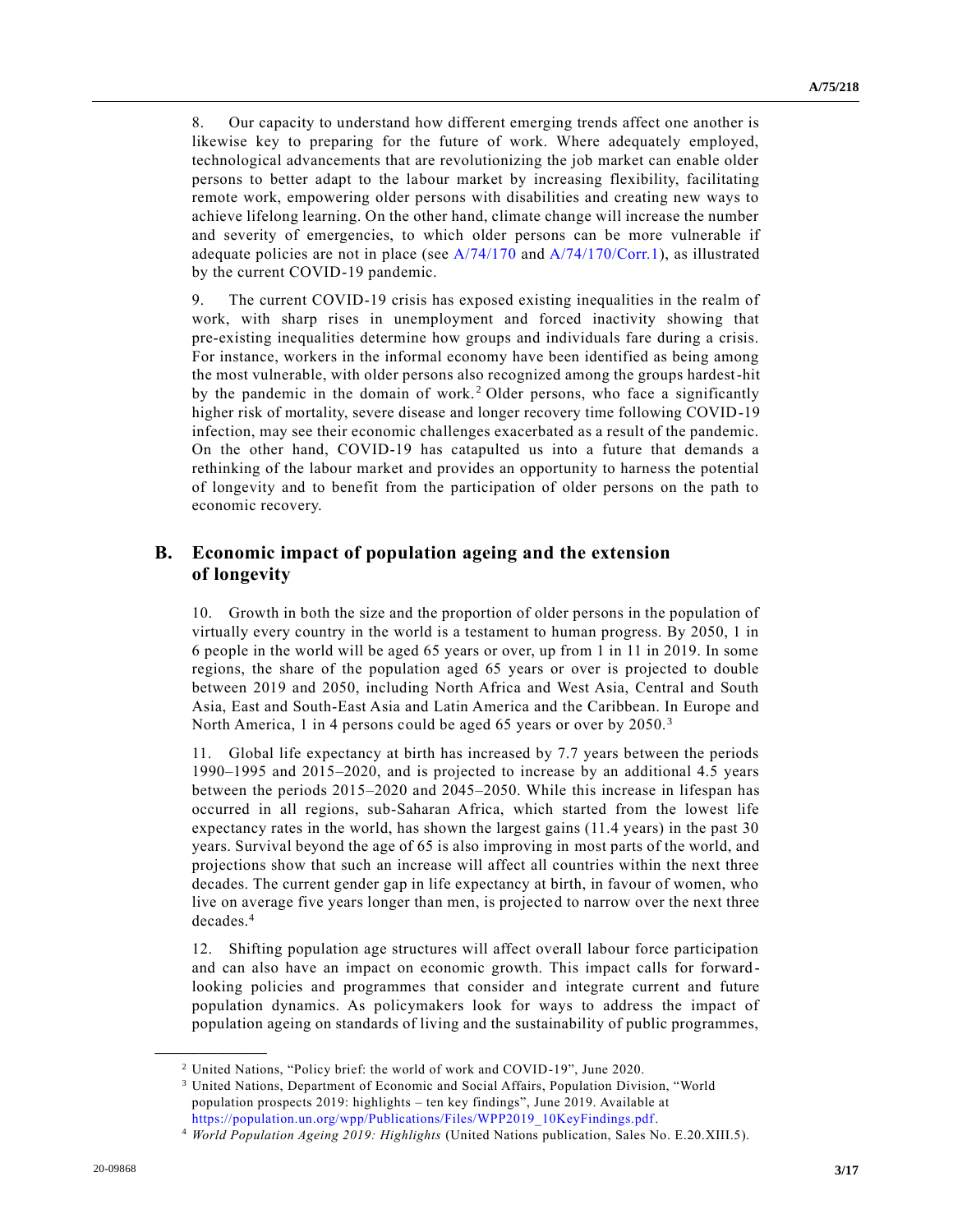they often rely on a prevailing model used for age-based accounting of economic flows. Such a model describes a flow of resources over time and across generations and assumes that individuals experience long periods of dependency at the beginning and the end of their lives, in which they rely on resources produced by the labour of the working age adults. In this model, older persons are categorized as dependent, with the assumption that all people of the chronological age of 60–65 years and older consume more resources than they produce through their own labour. <sup>5</sup>

13. As a result, population ageing is often depicted as a challenge to economic progress and to the sustainability of public expenditure, and older persons as an economic burden. Population ageing, it is argued, will irrevocably increase expenditures on health, social protection and long-term care schemes, while reducing the number of working age adults. Such analyses, however, are rooted on a fixed image of what old age looks like, as well as on assumptions based on current labour force participation rates. The modelling of higher participation rates among older persons and women in fact suggests a possibly significant positive effect on current projections of economic growth.<sup>6</sup>

14. In addition, chronological age alone is often a poor proxy for the level of dependency experienced in a population, since older persons are quite diverse with respect to economic activities, including in terms of labour force participation. Furthermore, not all persons of traditional working age are active in the labour force, and some are economically dependent. Several alternative measures, such as the prospective old-age dependency ratio, have been proposed to improve on the traditional demographic measures of population ageing by accounting for the diversity of capacities and dependency across age.<sup>7</sup>

15. As irreversible as population ageing is, its economic consequences are not predetermined if appropriate policies are adopted. In a recent report, the Asian Development Bank highlighted that changing workforce age and education profiles opened multiple windows of opportunity for the region's economies to gain from the demographic transition. With significant investments in educational attainment across the Asia-Pacific region, most economies are expecting increases in human capital even as their populations are ageing. <sup>8</sup>

16. Across countries of the Organization for Economic Cooperation and Development (OECD), giving older workers the best opportunities to work would raise the gross domestic product (GDP) per capita by 19 per cent over the next three decades. <sup>9</sup> In 2018, people aged 50 years and over contributed \$8.3 trillion in economic activity to the economy of the United States of America, which is equivalent to 40 per cent of the country's GDP. The impact of the economic activity driven by the population aged 50 years and over on GDP is equivalent to the third largest economy in the world, following the United States and China. It supports 88.6 million jobs, and these numbers are estimated to grow as millennials in the United States start to join the 50 years and over age category in around 10 years.<sup>10</sup>

17. The emerging multigenerational global labour force needs to be understood, not only from an ethical and social perspective, but also as an economic aspect that could

<sup>5</sup> Ibid.

<sup>6</sup> See Economic and Social Commission for Asia and the Pacific, *Ageing and its economic implications*, social development policy paper No. 2020/01 (Bangkok, 2020).

<sup>7</sup> *World Population Ageing 2019: Highlights*.

<sup>8</sup> Asian Development Bank, *Asian Economic Integration Report 2019–2020: demographic change, productivity and the role of technology* (Manila, 2019).

<sup>9</sup> OECD, "Ageing and employment policies". Available at [https://www.oecd.org/els/emp/](https://www.oecd.org/els/emp/ageingandemploymentpolicies.htm) [ageingandemploymentpolicies.htm](https://www.oecd.org/els/emp/ageingandemploymentpolicies.htm) (accessed on 12 June 2020).

<sup>&</sup>lt;sup>10</sup> AARP and the Economist Intelligence Unit, "The longevity economy outlook", 2019.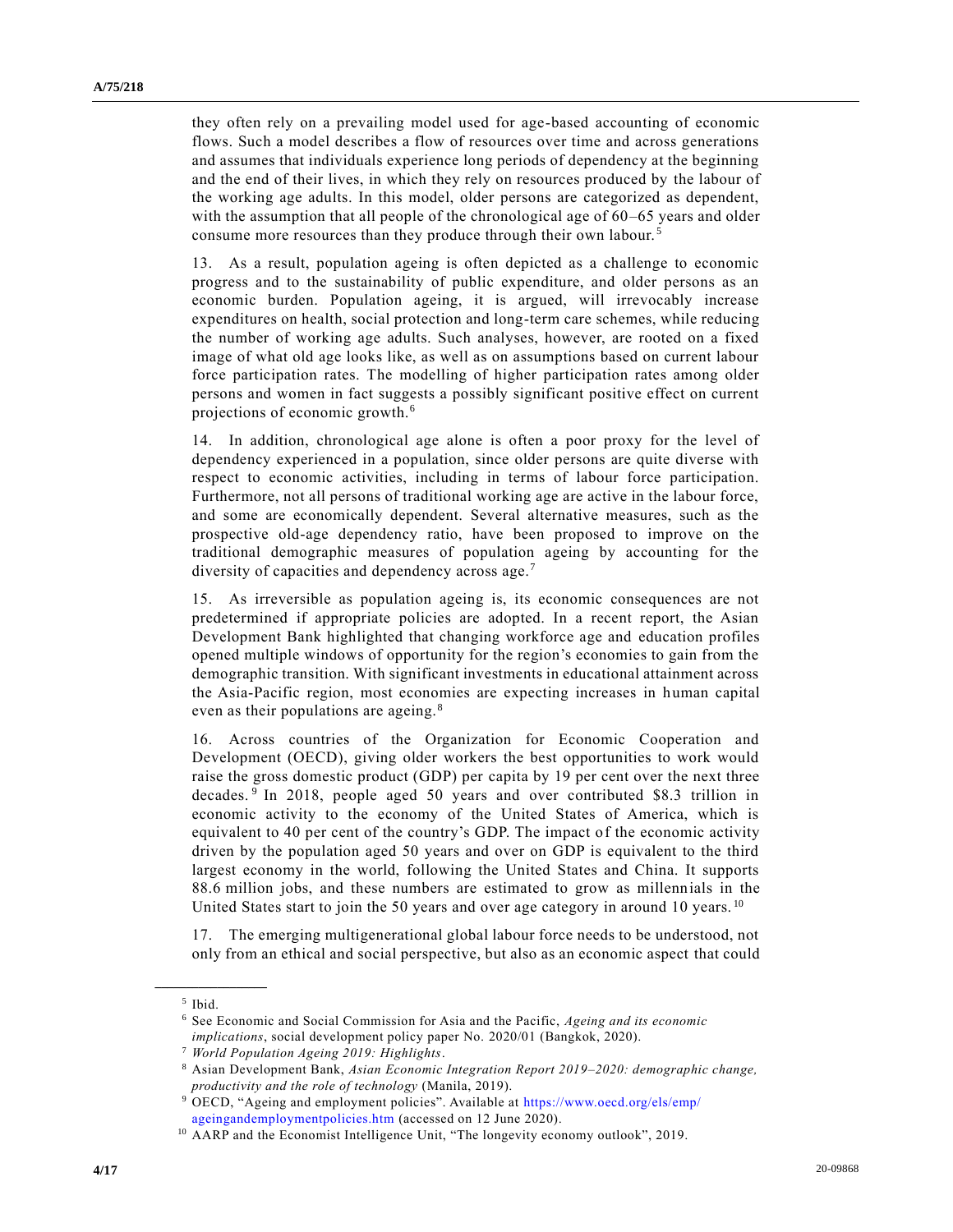contribute to society as a whole.<sup>11</sup> As the United Nations marks its seventy-fifth anniversary, the thirteenth annual AARP and United Nations briefing series on global ageing featured a joint initiative of AARP, OECD and the World Economic Forum to identify and share multigenerational and inclusive workforce practices, called "Living, learning and earning longer". <sup>12</sup> The initiative engaged global employers to develop insights based on workshops, site visits and case studies. The event showcased the preliminary findings of the initiative, highlighting the business case for creating and investing in the multigenerational workforce as well as the impact of age diversity and inclusion on the economy, businesses and employee growth and satisfaction.<sup>13</sup>

18. Drawing on insights from the preliminary findings, employers with ageinclusive workforces are more resilient and better positioned to be more successful in a competitive environment.<sup>14</sup> Corporate executives increasingly understand and value a multigenerational workforce, as evidenced by a recent survey of over 1,700 global companies, which found that 86 per cent identify a multigenerational workforce as valuable to their organization's success and growth. However, a global cross-industry survey of businesses showed that only 8 per cent of corporate diversity and inclusion policies included age.<sup>15</sup>

19. In addition to enhancing workplace engagement, an understanding of the value of experience accumulated over the life course and the development of appropri ate policies to harness that potential also presents an opportunity for older entrepreneurs. According to the Global Entrepreneurship Monitor, entrepreneurs aged between 50 and 80 years old make up a sizeable portion of all entrepreneurs and tend to start businesses at a rate that is comparable to or higher than younger entrepreneurs (aged between 18 and 29 years old).

20. Over 90 per cent of early-stage enterprises<sup>16</sup> across the age categories provide employment for fewer than five people.<sup>17</sup> Older entrepreneurs (aged between 65 and 80 years old) are slightly more likely to employ five or more people, whereas younger entrepreneurs are, on average, slightly more likely to be running non-employer businesses.<sup>18</sup> As social entrepreneurship is often associated with youth, the findings of the Global Entrepreneurship Monitor point to the fact that people aged between 65 and 80 years old are slightly more likely to be social entrepreneurs than entrepreneurs in the three age groups of 18-to-29 year-olds, 30-to-49 year-olds and 50-to-64 yearolds. Compared to the latter three age groups, older entrepreneurs are far less likely to discontinue a business because of challenges related to profitability and access to finance.<sup>19</sup> Older workers tend to have better networks and higher capacities to evaluate risks, which can help them to be successful entrepreneurs. Whatever the reason for which older people start businesses, they play a vital role in the economy

**\_\_\_\_\_\_\_\_\_\_\_\_\_\_\_\_\_\_**

[https://www.aarpinternational.org/File%20Library/LLEL/AARP-Global-Workforce-Infographic.pdf.](https://www.aarpinternational.org/File%20Library/LLEL/AARP-Global-Workforce-Infographic.pdf) <sup>15</sup> PwC, "18th annual global CEO survey", January 2015.

<sup>11</sup> ILO and International Organization of Employers, *Changing business and opportunities for employers' and business organizations* (Geneva, 2019).

<sup>12</sup> AARP, "Living, learning and earning longer", 2020.

<sup>13</sup> United Nations, "2020 AARP-United Nations briefing series (12 February 2020)", 3 March 2020. <sup>14</sup> AARP, "Insights from global companies on the multigenerational workforce", 2020. Available at

<sup>&</sup>lt;sup>16</sup> According to the Global Entrepreneurship Monitor, early-stage entrepreneurship is the phase that combines the stage before the start of a new firm (nascent entrepreneurship) and the stage directly after the start of a new firm (owning-managing a new firm).

<sup>17</sup> Thomas Schøtt and others, *GEM Special Report on Senior Entrepreneurship* (London, 2017).

<sup>&</sup>lt;sup>18</sup> According to the Global Entrepreneurship Monitor, non-employer businesses provide employment for no people other than the owner.

<sup>19</sup> Schøtt and others, *GEM Special Report on Senior Entrepreneurship*.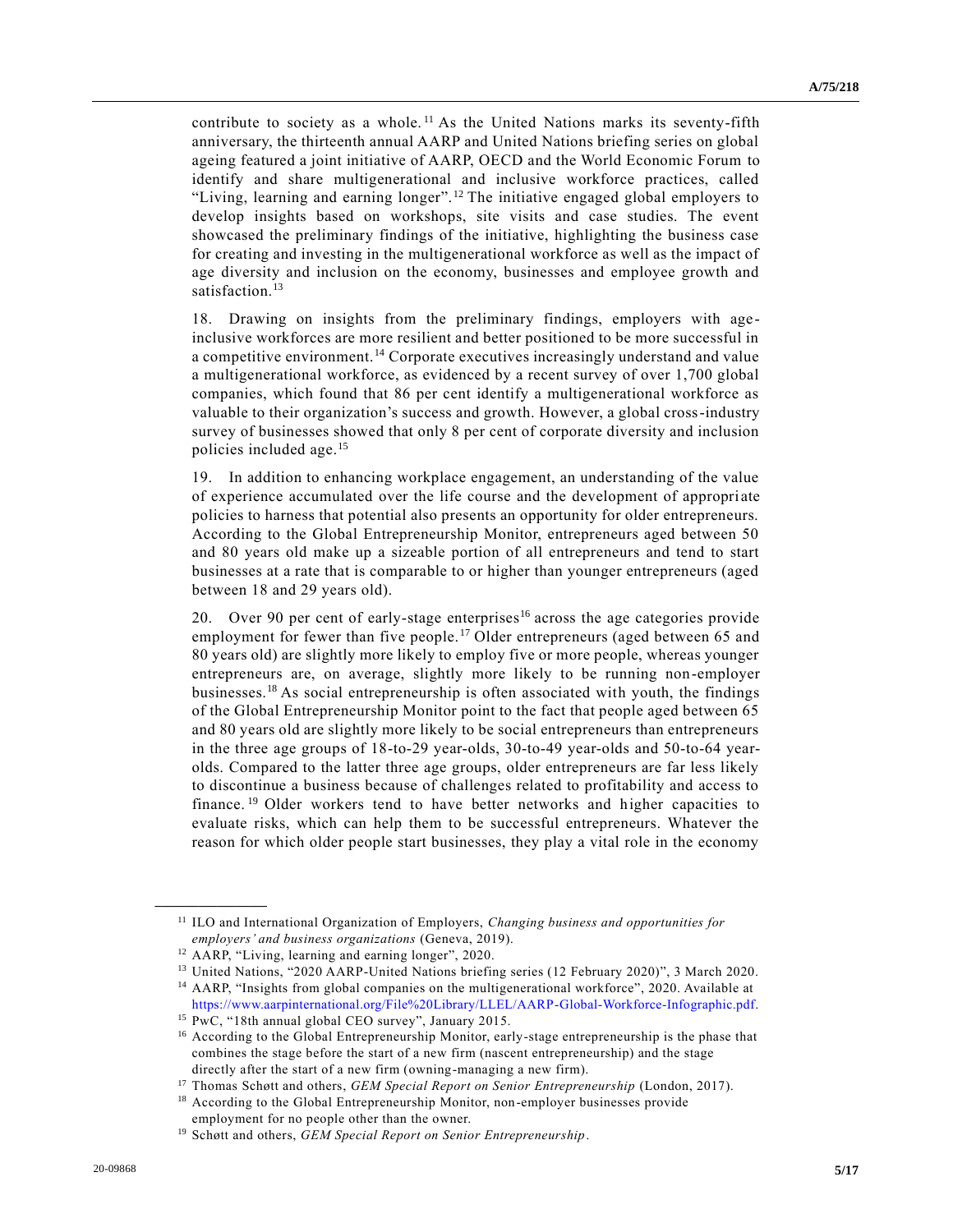and it is important that Governments recognize them as assets and work across sectors to unleash their potential.

#### **C. Labour force participation trends of older persons**

21. The impact of population ageing is already visible in labour force participation trends, with data showing that employment rates among older persons at the global level have increased in recent decades. As shown in figure I, the share of persons aged 65 years and over in the labour force has increased and is estimated to continue this upward trend at a faster pace in the near future. The increase in the workforce participation of workers aged 55 years and over will persist, despite a decline in the overall global labour force participation rate in the next decades.<sup>20</sup> The potential negative impact of COVID-19 on the global economy could significantly change labour force participation trends described in the present section.

22. In countries of OECD, the labour force participation of people aged between 55 and 64 years has increased by 8 percentage points in the past decade, from 56 per cent in 2008 to 64 per cent on average in 2018. In some countries, such as Hungary, Italy, Lithuania and the Netherlands, the increase for this age group was 18 percentage points. Although more modest, the labour force participation for persons aged 65 years and over also rose in this period in most OECD countries. These gains are mainly driven by increases in the average retirement age.<sup>21</sup>

#### Figure I

**\_\_\_\_\_\_\_\_\_\_\_\_\_\_\_\_\_\_**

#### **Distribution of the world's labour force by age group, 1990–2030** (Percentage)



 $\blacksquare$  15–24  $\blacksquare$  25–54  $\blacksquare$  55–64  $\blacksquare$  65+

*Source*: ILOSTAT database, "Labour force by sex and age: ILO modelled estimates, July 2019".

<sup>20</sup> ILO, "What about seniors? A quick analysis of the situation of older persons in the labour market", May 2018. Available at [http://ilo.org/wcmsp5/groups/public/---dgreports/--](http://ilo.org/wcmsp5/groups/public/---dgreports/---stat/documents/publication/wcms_629567.pdf) [stat/documents/publication/wcms\\_629567.pdf.](http://ilo.org/wcmsp5/groups/public/---dgreports/---stat/documents/publication/wcms_629567.pdf)

<sup>21</sup> OECD, *Working Better with Age: Ageing and Employment Policies* (Paris, 2019).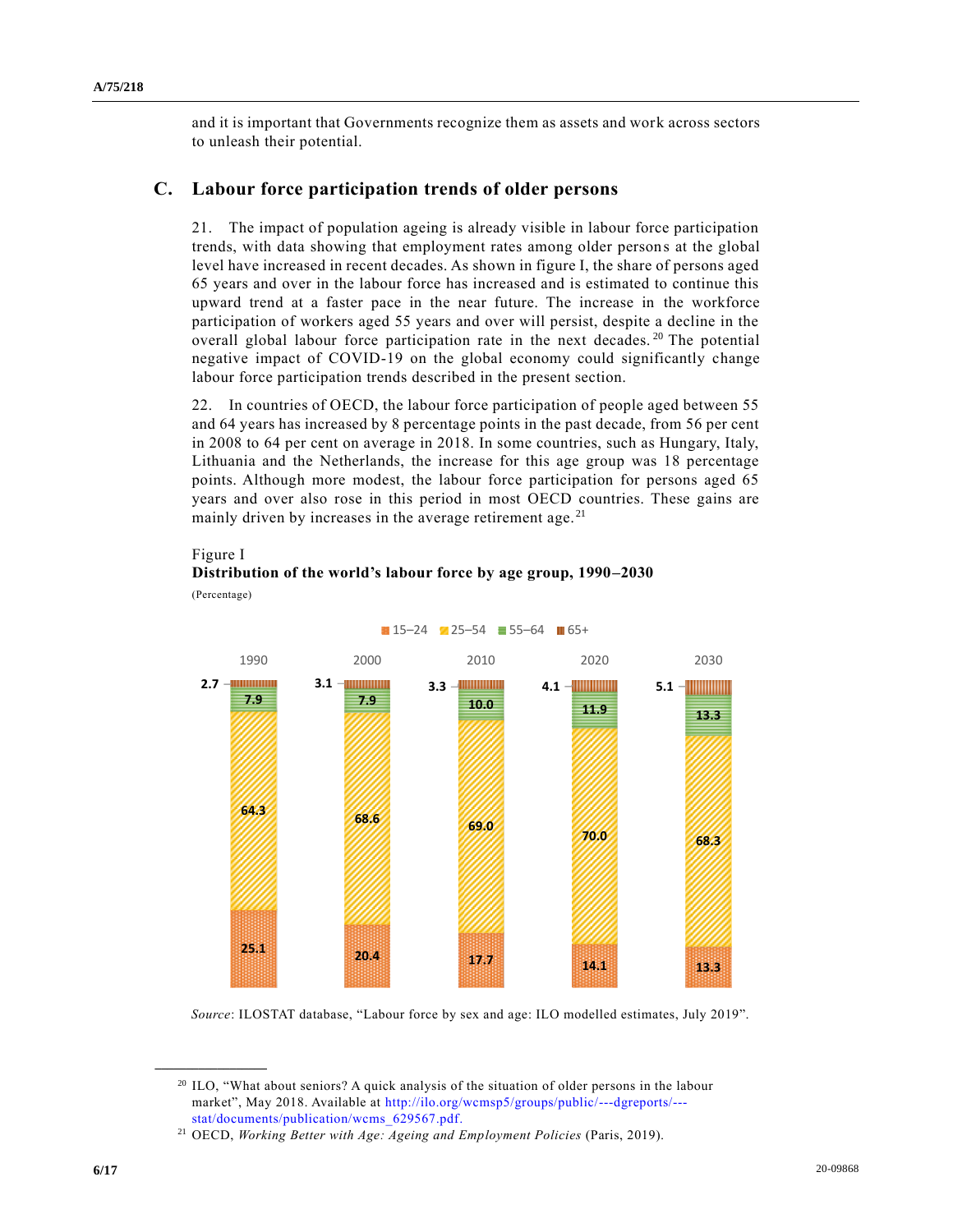23. The rise in the labour force participation of workers aged 55 years and over at the global level masks significant variations that Member States need to take into account when adopting policies towards promoting the participation of older persons in the labour market. Data at the regional level show that increases are mainly driven in Asia and the Pacific, the Americas, Europe and Central Asia, in other words, those regions with a larger proportion of older persons.<sup>22</sup> Data disaggregation further reveals the impact of sex and a country's income level on labour force participation trends among workers aged 55 years and over between 1990 and 2030, as illustrated in figures II and III.

24. Among persons aged between 55 and 64 years old, the overall increase in the labour force participation rate has been and is estimated to continue to be driven by high-income and upper-middle-income countries. However, the disaggregation of data by sex shows that while women are expected to experience sharp increases in both settings, men in upper-middle-income countries will see their participation decline from around 71.8 per cent in 1990 to an estimated 68.5 per cent in 2030. Estimates indicate that the labour force participation rate in all other country income groups between 1990 and 2030 for the 55–64 age group will decline slightly for both men and women, although it will be less pronounced for women. For instance, in 1990, 88.7 per cent of men in low-income countries and 83.3 per cent in lowermiddle-income countries participated in the labour force; those rates are projected to decrease to 83.3 per cent and 77.5 per cent, respectively, by 2030. Women in lowincome countries will see their participation rate reduce from 66.1 per cent in 1990 to an estimated 62.5 per cent in 2030. In lower-middle-income countries, the percentage will decline from 33.2 per cent to 31.6 per cent in the same time period for women (see figure II).

#### Figure II **Labour force participation rates by sex and country income level, 1990–2030, for the 55–64 age group**

(Percentage)



*Source*: ILOSTAT database, "Labour force participation rate by sex and age: ILO modelled estimates, July 2019".

25. For men and women aged 65 years and over, data disaggregated by country income group and sex show that while the labour force participation rate for both

<sup>22</sup> ILO, "What about seniors?".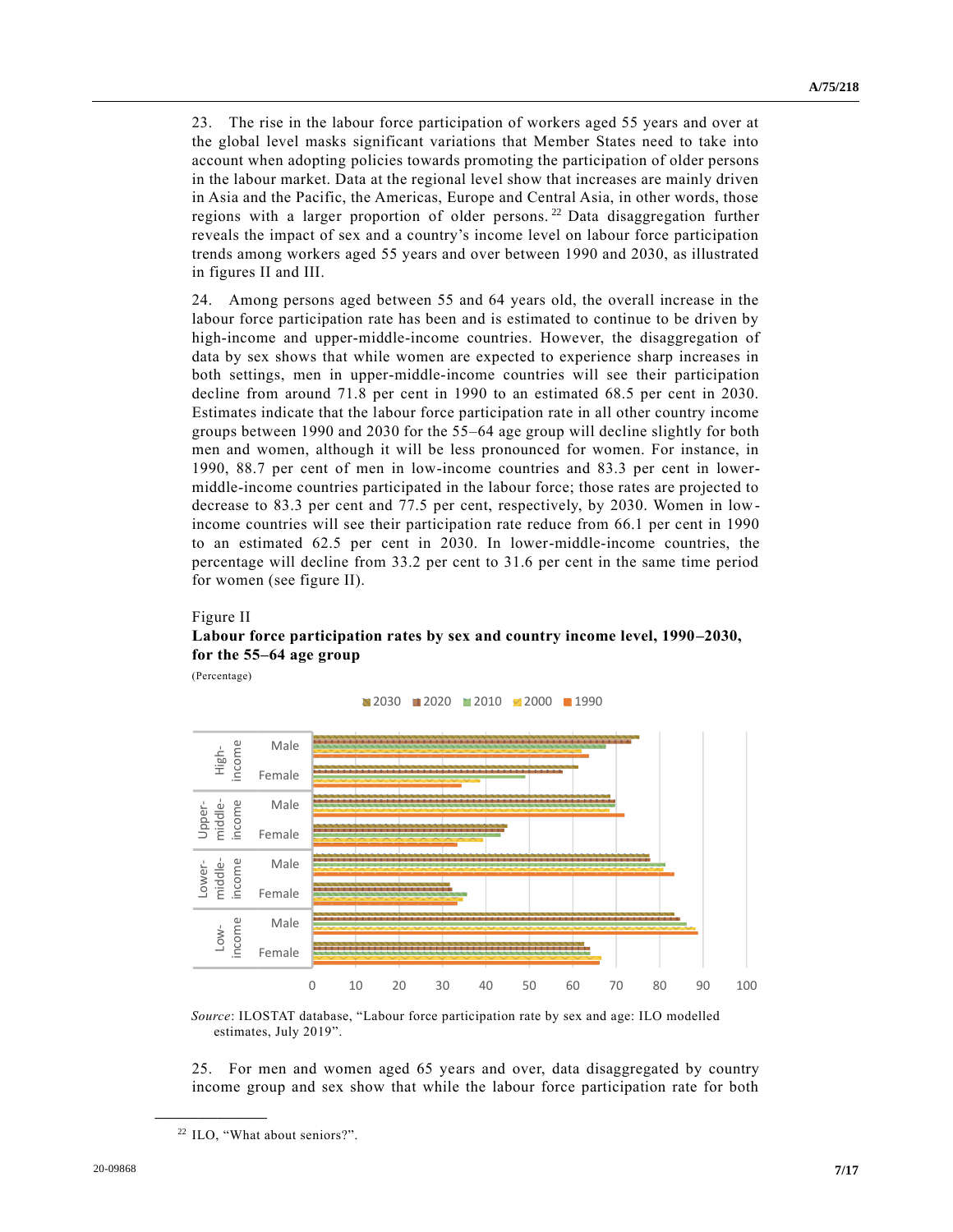women and men has increased and is projected to continue on an upward trend until 2030 in high-income countries, the labour force participation rate in all other country income groups will decline, except for women in upper-middle-income countries. As with the 55–64 age group, such a decrease will generally be less pronounced for women (see figure III). Despite the increases in older women's participation, the overall labour force participation rate for persons aged 55 and over is consistently and significantly lower for women than for men across all country income groups between 1990 and 2030, owing to persistent gender barriers to women's access to labour markets.

Figure III

#### **Labour force participation rates by sex and country income level, 1990–2030, for the 65+ age group**

(Percentage)



*Source*: ILOSTAT database, "Labour force participation rate by sex and age: ILO modelled estimates, July 2019".

26. Many older persons continue to work unrecognized by performing unpaid care work. In addition, many are engaging in the informal economy, which continues to play a significant role in the global labour market. While it is more prevalent in developing country settings, informality exists in all countries, regardless of the level of socioeconomic development. In 2018, around 2 billion people, representing 61.2 per cent of the world's employed population, were in informal employment.<sup>23</sup>

27. The level of informal employment varies substantially over the life course. Worldwide, three out of four older persons (77.9 per cent) are in informal employment. Entrance into the informal economy is often not by choice, but is rather the result of a lack of opportunities in the formal economy and the absence of other means of livelihood, owing to the non-existence of or the inadequacy of benefits provided by pension systems, because of which older people have to work well into old age to sustain themselves and their families. <sup>24</sup>

28. The share of informal employment of persons aged 65 years and over varies in different regions. The table below, which presents the share of informal employment of persons aged 65 years and over in five main regions, indicates that the vast majority

<sup>23</sup> ILO, *Women and men in the informal economy: a statistical picture (third edition)* (Geneva, 2018). <sup>24</sup> Ibid.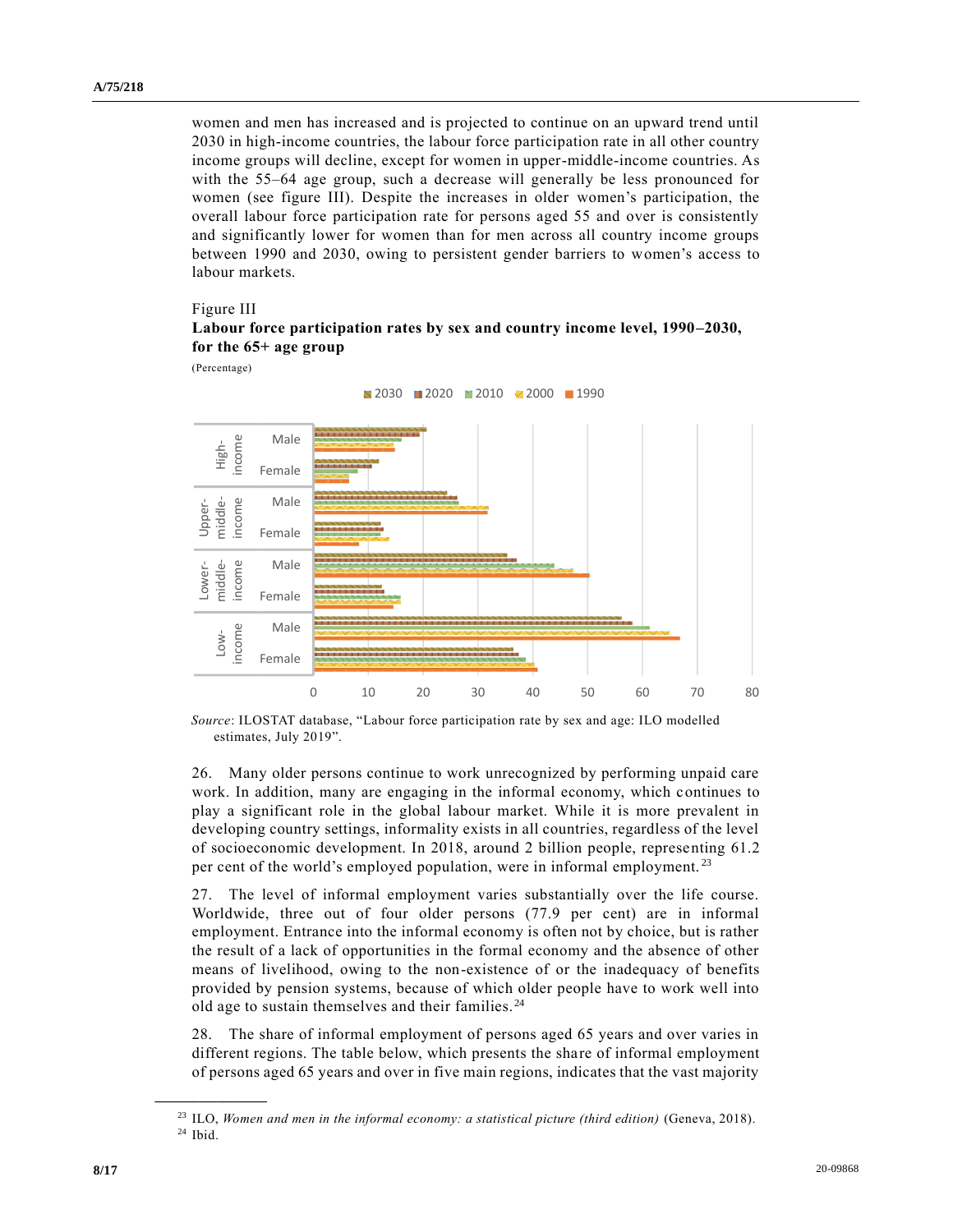of employment of older Africans (96.0 per cent) is informal. The employment of older persons is also more likely to be informal in Asia and the Pacific (86.3 per cent) and the Arab States (71.7 per cent). In the Americas (54.4 per cent) and Europe and Central Asia (40.8 per cent), almost half of employment of older persons is informal.

| Region                  | Total | Men  | Women | Gender gap |
|-------------------------|-------|------|-------|------------|
| Africa                  | 96.0  | 94.7 | 97.9  | 3.2        |
| Americas                | 54.4  | 55.5 | 52.2  | (3.3)      |
| Arab States             | 71.7  | 68.1 | 91.6  | 23.5       |
| Asia and the Pacific    | 86.3  | 86.5 | 85.9  | (0.7)      |
| Europe and Central Asia | 40.8  | 44.3 | 36.2  | (8.1)      |

### **Share of informal employment of persons aged 65 years and over, by sex and region**

(Percentage)

*Source*: ILO, *Women and men in the informal economy: a statistical picture (third edition)* (Geneva, 2018), table C.3.

29. When the share of informal employment of older persons is disaggregated by sex, the gender gap shows that older men have higher rates of informal employment than older women around the world, except in Africa and the Arab States, where older women are more exposed to informal employment. Although informal jobs may offer certain appealing features, such as the opportunity to be employed closer to home and greater flexibility, economic need is often a strong driver of employment for women. Lower levels of or less access to education, gender-discriminatory laws, traditional gender roles, compromised property rights and discrimination based on gender or marital status regarding access to financial resources may limit older women's possibilities of working in the formal sector, particularly in low-income and lowermiddle-income countries.<sup>25</sup> Against the backdrop of gender inequalities, massive labour market disruptions caused by COVID-19, while affecting all categories of workers, have particularly affected informal workers. According to ILO, the gender gap in the proportion of informal workers in sectors that have been hit hard is far greater, with 42 per cent of women working informally in those sectors at the onset of the crisis, compared with 32 per cent of men. At the same time, the increased burden of unpaid care brought by the crisis affects women more than men.<sup>26</sup>

30. Decent work deficits are most pronounced in the informal economy. Available evidence shows that poor occupational health and safety conditions prevail in the informal economy and are accompanied by high social and economic costs. New indicators of informality reveal that, in the absence of effective policies, the vulnerability experienced by informal economy workers will also be passed on to their families, particularly children and older persons, who disproportionately live in households engaged in the informal economy in developing countries.<sup>27</sup>

<sup>&</sup>lt;sup>25</sup> Vivian Malta and others, "Informality and gender gaps going hand in hand", International Monetary Fund working paper, May 2019.

<sup>&</sup>lt;sup>26</sup> ILO, "ILO Monitor: COVID-19 and the world of work – updated estimates and analysis",5th edition, 30 June 2020. Available at [http://ilo.org/wcmsp5/groups/public/---dgreports/--](http://ilo.org/wcmsp5/groups/public/---dgreports/---stat/documents/publication/wcms_629567.pdf) [stat/documents/publication/wcms\\_629567.pdf.](http://ilo.org/wcmsp5/groups/public/---dgreports/---stat/documents/publication/wcms_629567.pdf)

<sup>27</sup> OECD and ILO, *Tackling Vulnerability in the Informal Economy* (Paris, 2019).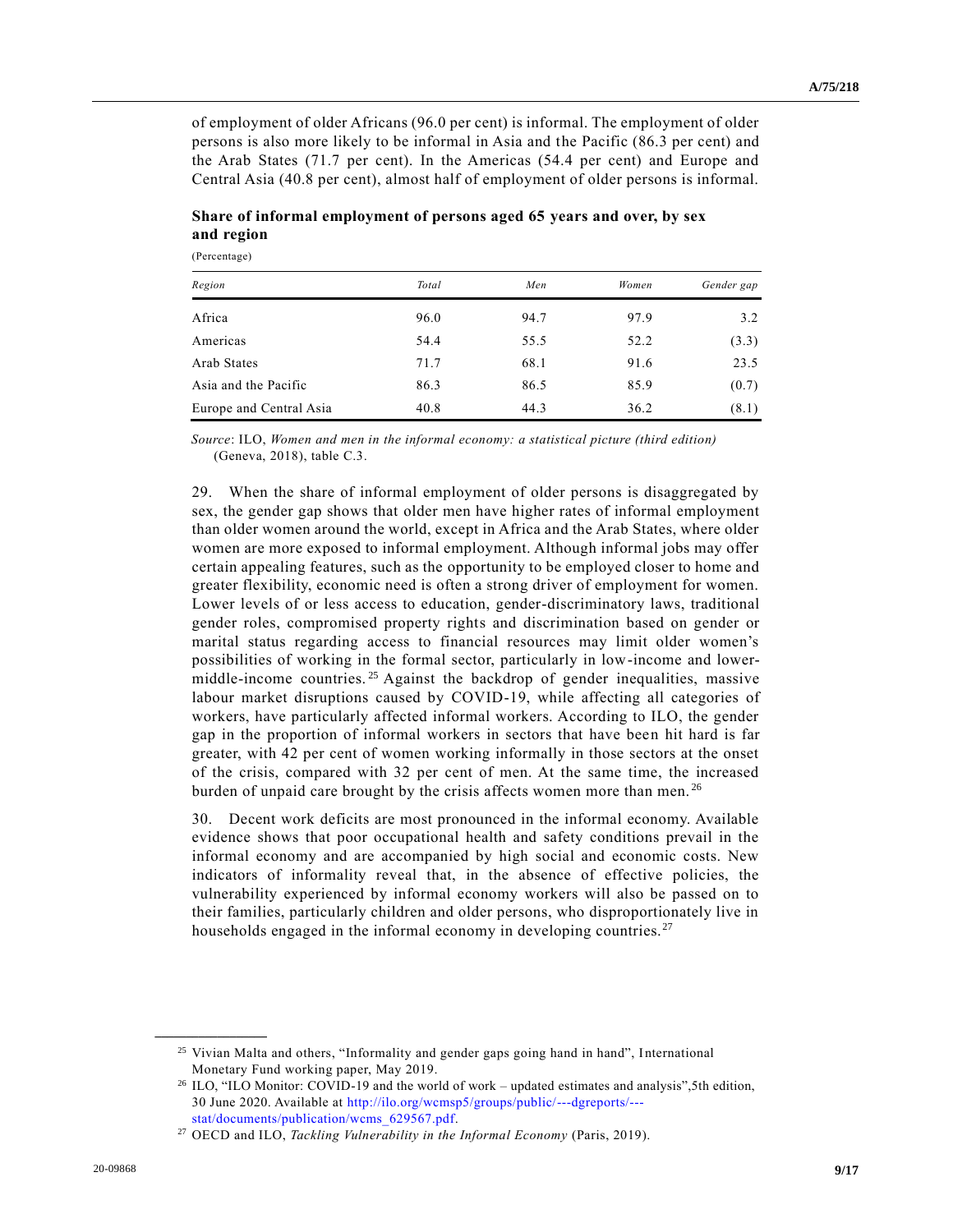# **III. Economic security for older persons**

### **A. Diversity in old age**

31. Harnessing population ageing for economic progress requires that assumptions and stereotypes regarding old age be challenged. Central to this is acknowledgement that diversity is a defining characteristic of old age, and the consequent reflection of this heterogeneity in public policies, including in employment and labour market policies. Heterogeneity among older persons is observed in needs, capacities, preferences and health and economic status, among other factors, suggesting that a successful response to population ageing and longevity needs to be multifaceted.

32. Intersecting forms of discrimination experienced by persons at all stages of their lives, including gender and disability, are crucial to understanding what old age looks like. Older women, for instance, face distinct needs and challenges that must be addressed at the policy level. One of the most pressing concerns for older women relates to their socioeconomic status. Cumulative effects of gender discrimination throughout the life course are key impediments to attaining income security in old age.

33. Owing to a number of factors, including unequal access to education, health care, income opportunities and resources, women are more likely to experience poverty in older age than men. Legal coverage of pensions for women (at 64.1 per cent), for example, is lower than that of the total population, which largely reflects women's lower labour market participation rates and the disproportionate number of women in informal employment, as well as shorter and interrupted work histories owing to unpaid care responsibilities for children and other family members.<sup>28</sup> According to a 2019 study conducted by the World Bank Group in 190 economies, discriminatory laws continue to threaten women's work-life balance and career growth. When measuring formal laws and regulations that govern women's ability to work or own businesses, on average, women only have three-fourths of the legal rights afforded to men. Despite improvements in the Middle East and North Africa, women only have half the legal rights of men.<sup>29</sup>

34. The needs and risks faced by older people with disabilities, whether they are persons with disabilities who are ageing or older persons who acquire a disability later in life, as well as the challenges they face in accessing assistance, are poorly understood and often left unaddressed. A recent report of the Special Rapporteur on the rights of persons with disabilities  $(A/74/186)$  draws attention to the social isolation, exclusion, poverty and abuse experienced by older persons with disabilities, which can be heightened in times of crisis, such as the COVID-19 pandemic. While many Governments have taken measures that require employers to make reasonable adjustments to include workers with disabilities, this requirement may not necessarily apply to older workers experiencing diminished intrinsic capacities and functional abilities that do not meet the disability criteria (see [A/AC.278/2020/CRP.3\)](https://undocs.org/en/A/AC.278/2020/CRP.3). Residence in fragile settings with weak infrastructure and lack of access to basic services exacerbates disadvantages for older people. It is also important to recognize situations in which inequalities widen across the life course. Disadvantages experienced by groups such as migrant workers, domestic workers and workers from ethnic minorities are often amplified at older ages.

35. In the field of work, acknowledging diversity in old age entails putting in place systems that support older persons who are unable or choose not to work, while

<sup>28</sup> ILO, *Social protection for older persons: policy trends and statistics 2017–2019* (Geneva, 2018).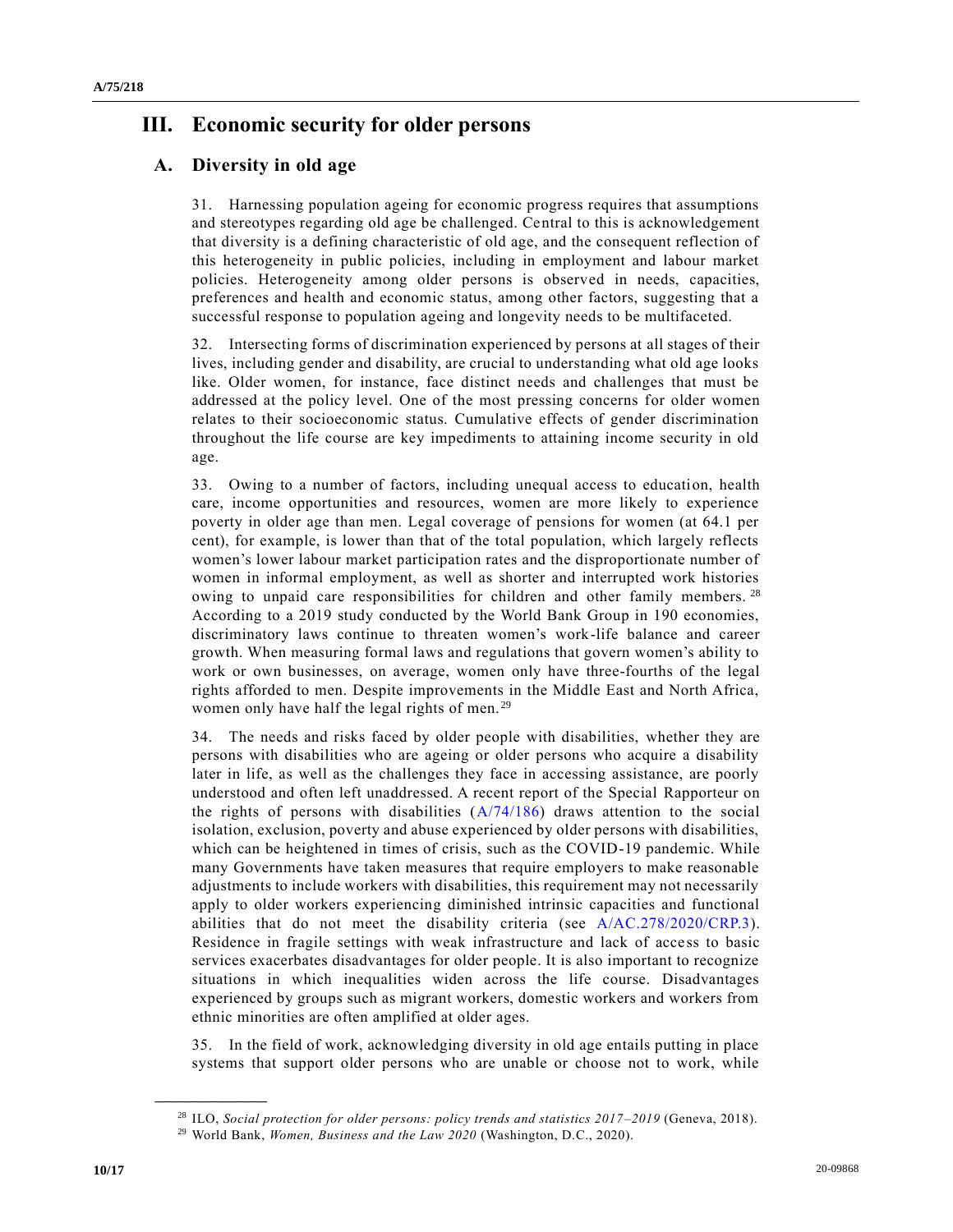enabling others who can and wish to work to continue doing so. In such systems, older persons are able to navigate future transitions with freedom from fear and insecurity. Strong and responsive protection systems based on the principles of solidarity and risk-sharing, which provide support to meet people's needs over the life cycle, are crucial for the future of work.<sup>30</sup>

#### **B. Removing barriers to access to decent work**

36. Older persons may choose to work beyond retirement age for different reasons. In some instances, older persons may wish to continue to be engaged in employment because work is an integral part of their lives or a means to participate in their societies. In other instances, work is and will be a necessity to ensure a minimum income for older persons with no other means of support, especially in the absence of social protection systems with high coverage and adequate benefits.

37. Whatever the circumstance, in order for older persons to remain economically active, policies must remove barriers to their participation in the labour market while protecting their right to freely choose whether to work and providing opportunities to extend employability. Barriers to the full participation of older persons in employment are multiple and reflect attitudes, legislation and the institutions of work.<sup>31</sup>

38. Age-based discrimination is one of the main barriers faced by older persons in the labour market. Age-based discrimination in employment manifests itself in the form of ageist individual, institutional, systemic or structural practices. The coexistence of variables, such as gender and disability, exacerbate age-based discrimination at work (see [A/AC.278/2020/CRP.3\)](https://undocs.org/en/A/AC.278/2020/CRP.3). As articulated in the Madrid International Plan of Action on Ageing, 2002, the elimination of age-based discrimination is paramount to enable older persons to actively contribute to the economy and guarantee their well-being.

39. Examples of discrimination experienced by older persons at work include unequal employment terms and conditions, lack of opportunities for promotion and professional development, discrimination in access to further training and education, and pressure to retire. In recruitment, employers may give preference to younger workers with comparable resumes, which could result in extended periods of unemployment among older persons, with further negative implications for their career (ibid.). Ageism also occurs in the interpersonal sphere at the workplace, with older persons often exposed to ageist jokes or remarks and disrespectful treatment by employers, co-workers or clients because of their age.<sup>32</sup> This is by no means an exhaustive list, but rather examples of possible manifestations of age discrimination on the level of personal experiences.

40. Like all forms of entrenched and widespread prejudice, ageism has real and measurable effects on people's well-being and on the economy. A recent study in the United States exploring the economic costs of age discrimination in the workplace showed that, in 2018, a potential uplift of more than 5 per cent in GDP (\$850 billion) was foregone because older workers aged 50 years and over were not given the

<sup>30</sup> ILO, *Work for a Brighter Future: Global Commission on the Future of Work*.

<sup>&</sup>lt;sup>31</sup> International Labour Conference, resolution concerning employment and social protection in the new demographic context, adopted on 19 June 2013.

<sup>32</sup> Justyna Stypińska and Pirjo Nikander, "Ageism and age discrimination in the labour market: a macrostructural perspective", in *Contemporary Perspectives on Ageism*, Liat Ayalon and Clemens Tesch-Römer, eds., International Perspectives on Ageing series, vol. 19 (Cham, Switzerland, Springer, 2018).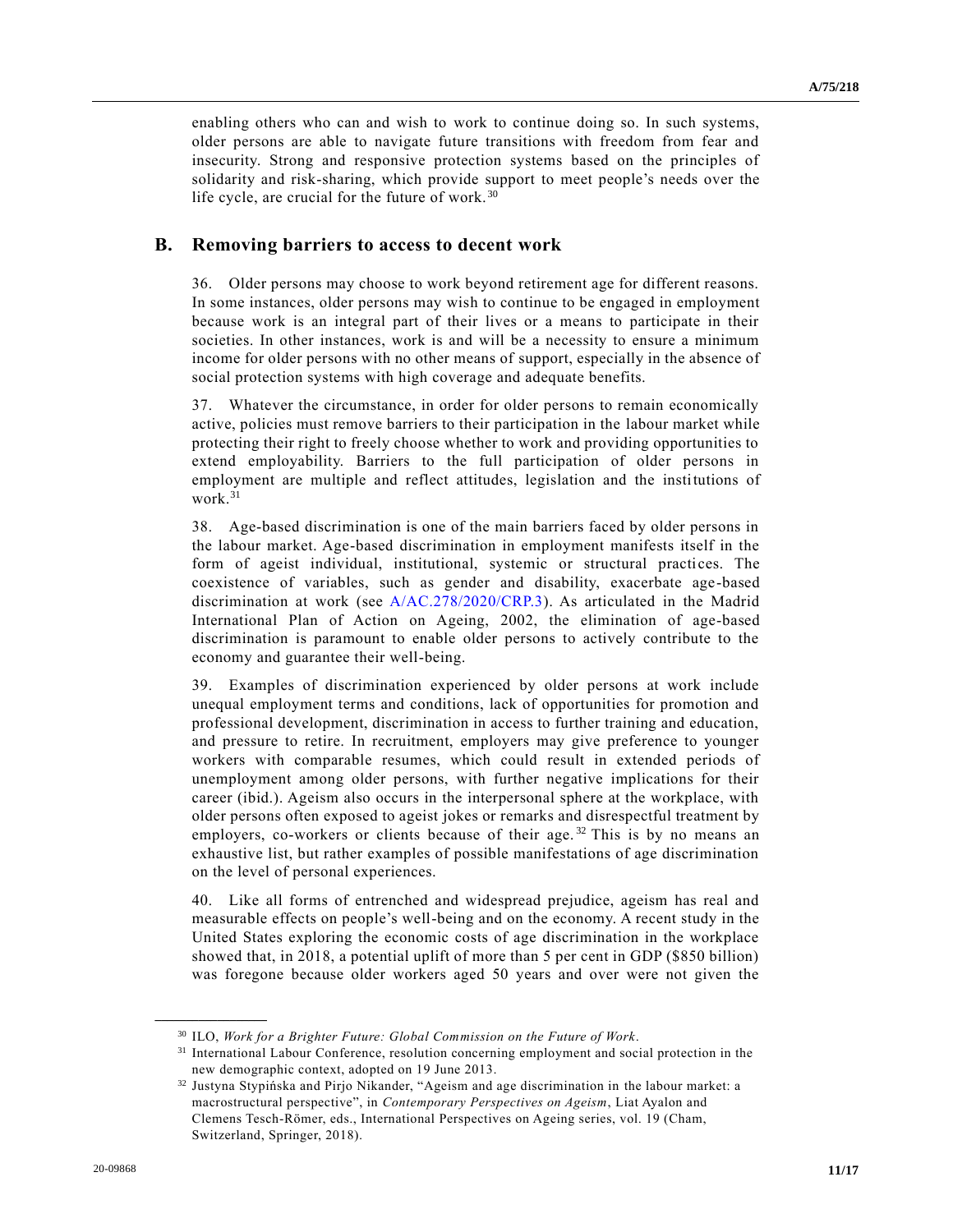opportunity to remain in or re-enter the labour force, switch jobs or be promoted within their existing company.<sup>33</sup>

41. Discriminatory attitudes should give way to new narratives that make visible the contributions that older persons already make to our societies and debunk stereotypes portraying older persons as less productive or unable to learn and adapt to new technologies. This could be particularly damaging in contexts where such technologies gain more importance, such as in the current COVID-19 pandemic. Measures that address age discrimination, including policies, legislation and public awareness campaigns, are crucial to remove barriers for older workers in recruitment, promotion, training and employment retention. <sup>34</sup> Stronger diversity legislation and the extension of disability rights can also protect against discrimination based on an intersection of grounds, such as age, disability and sex, in the employment of older workers.<sup>35</sup>

42. Another barrier to the participation of older persons in the labour force are labour markets that do not offer the flexibility that would benefit older persons. Offering flexible and part-time work arrangements, which are highly valued by older workers, as well as exploiting the potential of new digital technologies, including robotics and artificial intelligence, to support employment among older persons can incentivize older workers to extend their working lives. While information and communications technologies (ICT) have become ubiquitous in the economic and social life of both developed and developing countries, digital divides continue to prevent ICT from achieving their full development potential, particularly in the least developed countries (see [A/75/62-E/2020/11\)](https://undocs.org/en/A/75/62). Highlighting the importance of older persons as a cross-cutting topic, in 2020 the World Summit on the Information Society Forum, for the first time, has dedicated a special track to older persons and ICT. In collaboration with relevant stakeholders, the new track will address the role of ICT in combating age-based discrimination in the workplace, achieving healthier ageing, building smarter cities, ensuring the financial inclusion of older persons and supporting millions of caregivers across the world and in digital inclusion across the generations to enable the Decade of Healthy Ageing 2020–2030.

43. When policymakers consider changes to retirement ages, measures should acknowledge and reflect the diversity that characterizes old age. Given the widening gap in life expectancy by socioeconomic status, reforms to social security systems geared towards changing retirement ages should be mindful of the impact of socioeconomic disparities on life expectancy as well as individual he alth status and ensure that those who cannot continue working have guaranteed access to an adequate pension.

44. There is growing acceptance among Member States that demographic shifts and the growing complexity of the future of work demand a population that is adaptable and resilient, as well as a lifelong learning system that provides opportunities for older persons to strengthen their adaptability and resilience. Lifelong learning applies a holistic approach to education and training, by providing access to formal and informal learning to everyone at all phases of life, from early childhood education through to adult learning. Inadequate access to training opportunities for older persons can hamper their ability to continue working or find new employment, as many skills become obsolete in the rapidly changing labour market and the demand for skilling, reskilling and upskilling grows. <sup>36</sup> Beyond the impact of lifelong learning

<sup>33</sup> AARP and the Economist Intelligence Unit, "The economic impact of age discrimination", 2019.

<sup>34</sup> OECD, *Working Better with Age: Ageing and Employment Policies*.

<sup>35</sup> Andrew Scott, "The long, good life: longer, more productive lives will mean big changes to the old rules of ageing", *Finance and Development*, vol. 57, No. 1 (March 2020).

<sup>36</sup> ILO, *Work for a Brighter Future: Global Commission on the Future of Work*.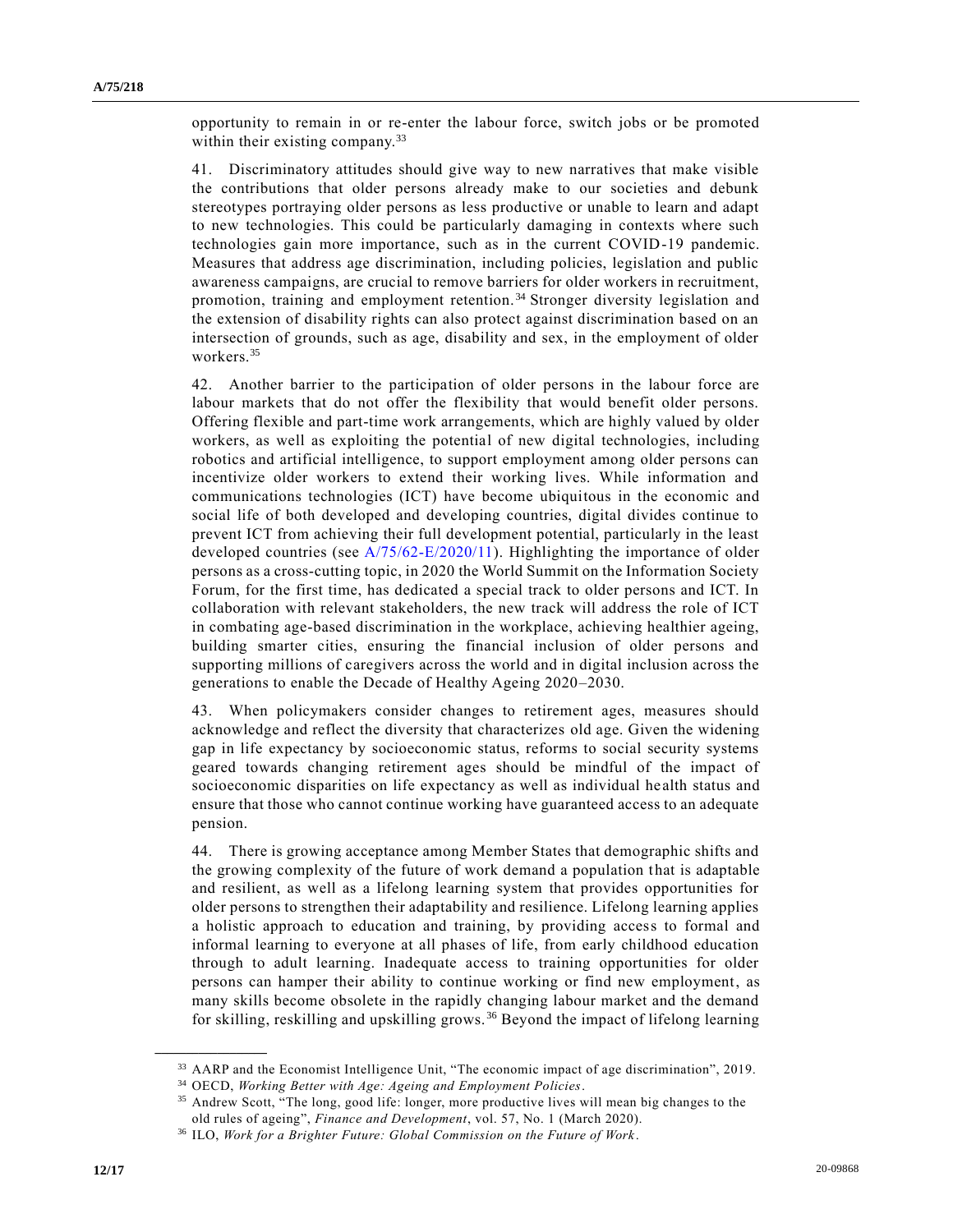on the employability of older persons, participation in such opportunities brings many other social benefits, both at the individual and the community level, including improvement of their mental health, development of new social networks and feelings of fulfilment, among others.

45. While there is little information on workers aged 65 years and over, there have been some positive trends in learning systems for older workers. For instance, in the European Union, the average rate for non-formal job-related adult learning and education in the 25–64 years age group increased by 37 per cent, whereas for the 55–64 years age group, the increase was as high as 71 per cent.<sup>37</sup> These differences are almost exclusively a consequence of better access to employer-supported adult learning and education, especially for older workers. However, this should not obscure the fact that participation rates in job-related adult learning and education in many European Union countries remain low, particularly for older people in positions that offer sparse opportunities for learning on the job.<sup>38</sup>

46. Funding for adult learning and education is inadequate. On the basis of survey responses supplied by 159 countries, less than a third of countries reported that adult learning and education spending had increased as a proportion of the education budget since 2015, with 17 per cent reporting a decrease and 41 per cent reporting no progress. The lack of appropriate provisions is a major barrier that needs to be addressed. An agenda for reducing inequalities will have to be informed by analysis of the future of work and consider a reinvigorated social contract that views the right to lifelong learning as a cornerstone. <sup>39</sup>

47. The participation of older persons in insecure and low-productivity work or informal employment is also a barrier to decent work (see [A/AC.278/2020/CRP.3\)](https://undocs.org/en/A/AC.278/2020/CRP.3). Unpaid care work, often performed by women, can also be a barrier to the participation of older workers in the formal labour market. According to data from the United Kingdom of Great Britain and Northern Ireland, people aged 50 and over who provide 10 or more hours of care per week are more likely to leave formal employment. Furthermore, hours devoted to care work increase with the age of the caregiver.<sup>40</sup>

48. Promoting the inclusion of older persons in the new realities of work and harnessing the opportunity provided by the expansion of longevity requires policymakers to directly address all of the above-mentioned barriers. Such policies will be contingent on the level and availability of social protection systems, access to health care and other public services, and the labour market structures of each country.

### **C. Improving access to social protection**

49. Universal social protection systems are the foundation for social inclusion and economic prosperity and are key to guaranteeing that older persons, in particular the most disadvantaged, have access to at least an adequate minimum income in the form of contributory or non-contributory pensions and key services such as health care and long-term care.<sup>41</sup> In particular, nationally-defined social protection floors play a key

<sup>37</sup> United Nations Educational, Scientific and Cultural Organization (UNESCO), *4th Global Report on Adult Learning and Education* (Hamburg, Germany, UNESCO Institute for Lifelong Learning, 2019).

<sup>38</sup> Ibid. <sup>39</sup> Ibid.

<sup>40</sup> Alison Dixley, Rachel Boughey and Alison Herrington, "Informal carers and employment: summary report of a systematic review", United Kingdom, Department for Work and Pensions (London, 2019).

<sup>41</sup> *Report of the Second World Assembly on Ageing, Madrid, 8–12 April 2002* (United Nations publication, Sales No. E.02.IV.4), chap. I, resolution 1, annexes I and II; and ILO, *World Social Protection Report 2017–2019: Universal social protection to achieve the Sustainable Development Goals* (Geneva, 2017).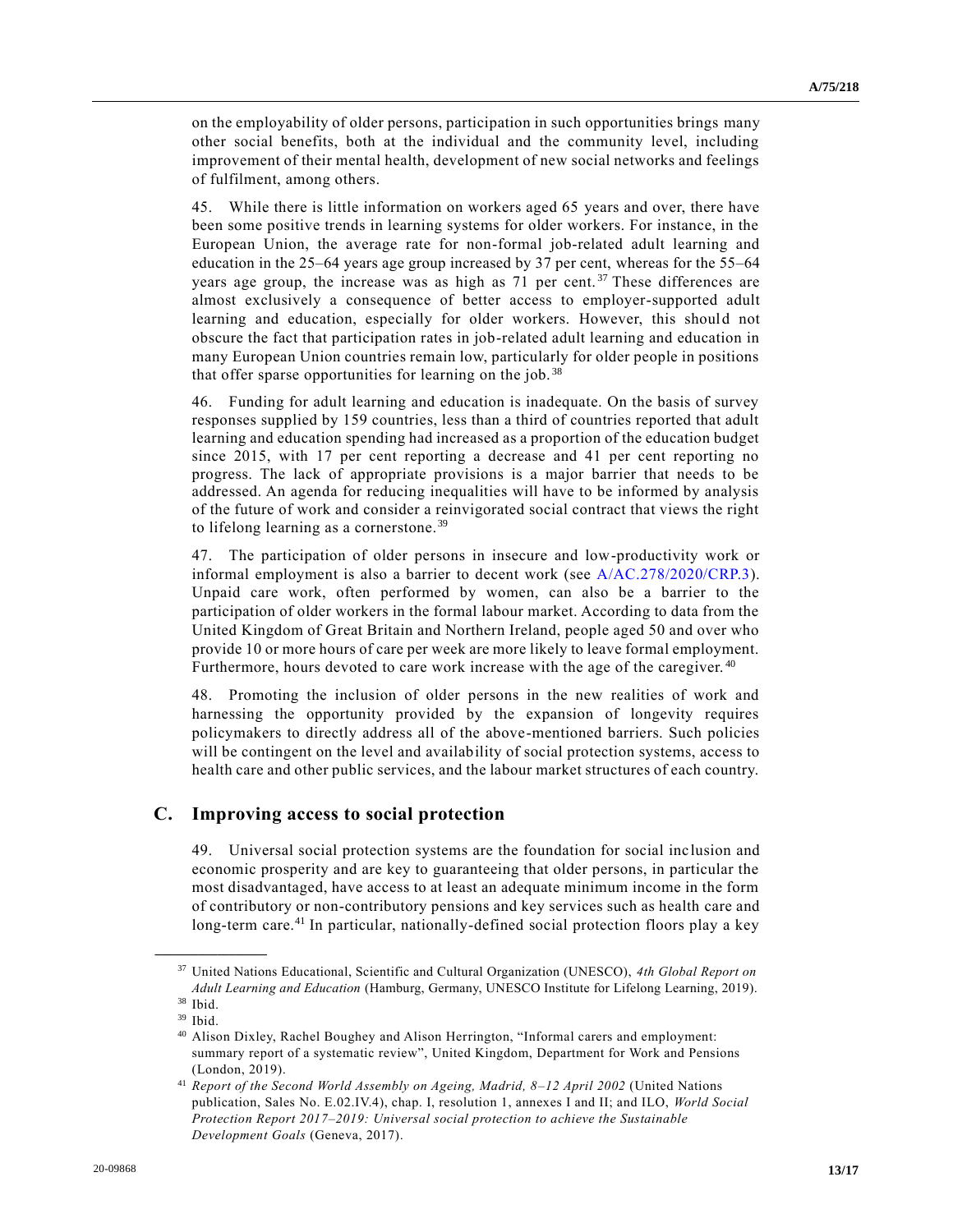role in guaranteeing at least a basic level of social security to all.<sup>42</sup> The great diversity among older persons means that while many will be able and willing to continue working above retirement ages, for many older adults this will not be an option.

50. Adopting a life-course approach to social protection, whereby persons are protected from all transitions across their lifetime, including childhood, disability, maternity, unemployment and old age, is crucial. <sup>43</sup> Where such an approach to social protection is implemented, people are more likely to reach old age in better conditions in terms of economic security, health and social inclusion.

51. Although debates around social protection in the context of population ageing often revolve around the financial sustainability of pension systems, it is important to reiterate that such measures are anchored in human rights instruments and are key to economic security in old age. The right to social security is enshrined in the Universal Declaration of Human Rights as well as the International Covenant on Economic, Social and Cultural Rights. Numerous international social security standards have been adopted by ILO and provide concrete guidance to countries on how to realiz e the right to social security, with the underlying objective of achieving universality of protection for all older persons.

52. Old-age pensions are the most widespread form of social protection around the globe, with 68 per cent of people above retirement age receiving a pension. Progress in extending coverage of pension systems in recent decades has been significant, including through the introduction of universal pensions. Countries with high effective coverage  $44$  grew from 34 in 2000 to 53 in the period 2015–2017. Furthermore, the number of countries where pensions only cover 20 per cent of older persons or less fell from 73 in 2000 to 51 in 2015–2017. These data point to a positive trend in legal and effective coverage. Nevertheless, it is important to note that there are still acute regional variations. While in high-income countries, coverage rates are close to 100 per cent, in sub-Saharan Africa and South Asia, for example, they are 22.7 per cent and 23.6 per cent, respectively.<sup>45</sup>

53. Current efforts in developing countries are generally geared towards extending coverage to those in the informal economy, while in high-income and upper-middleincome countries, discussions around pensions tend to focus on ensuring financial sustainability in the context of demographic ageing. At the same time, the level of benefits of old-age pensions remains a key issue in many countries at all levels of development, with some pensions unable to push older persons out of poverty.

54. Pension systems should be designed to provide adequate protection to all through sustainable and equitable financing mechanisms based on solidarity, with specific attention to gender responsiveness and the inclusion of disadvantaged groups. Many countries achieve this objective through a combination of social insurance and tax-financed pensions. Social protection systems must be cognizant of how inequalities experienced during the life course can prevent older persons from accessing adequate pensions. Ensuring universal pension coverage at adequate levels allows workers above retirement age to reduce or stop working if they wish, while preventing or alleviating old-age poverty and ensuring income security. <sup>46</sup>

<sup>&</sup>lt;sup>42</sup> As reflected in target 1.3 of the Sustainable Development Goals and the Social Protection Floors Recommendation, 2012 (No. 202), of ILO.

<sup>43</sup> HelpAge International, "Why social pensions? Achieving income security for all in older age", 2020.

<sup>44</sup> For a definition of effective coverage, see ILO, *World Social Protection Report 2017–2019*, annex II.

<sup>45</sup> ILO, *World Social Protection Report 2017–2019*.

<sup>46</sup> ILO, *Work for a Brighter Future: Global Commission on the Future of Work*.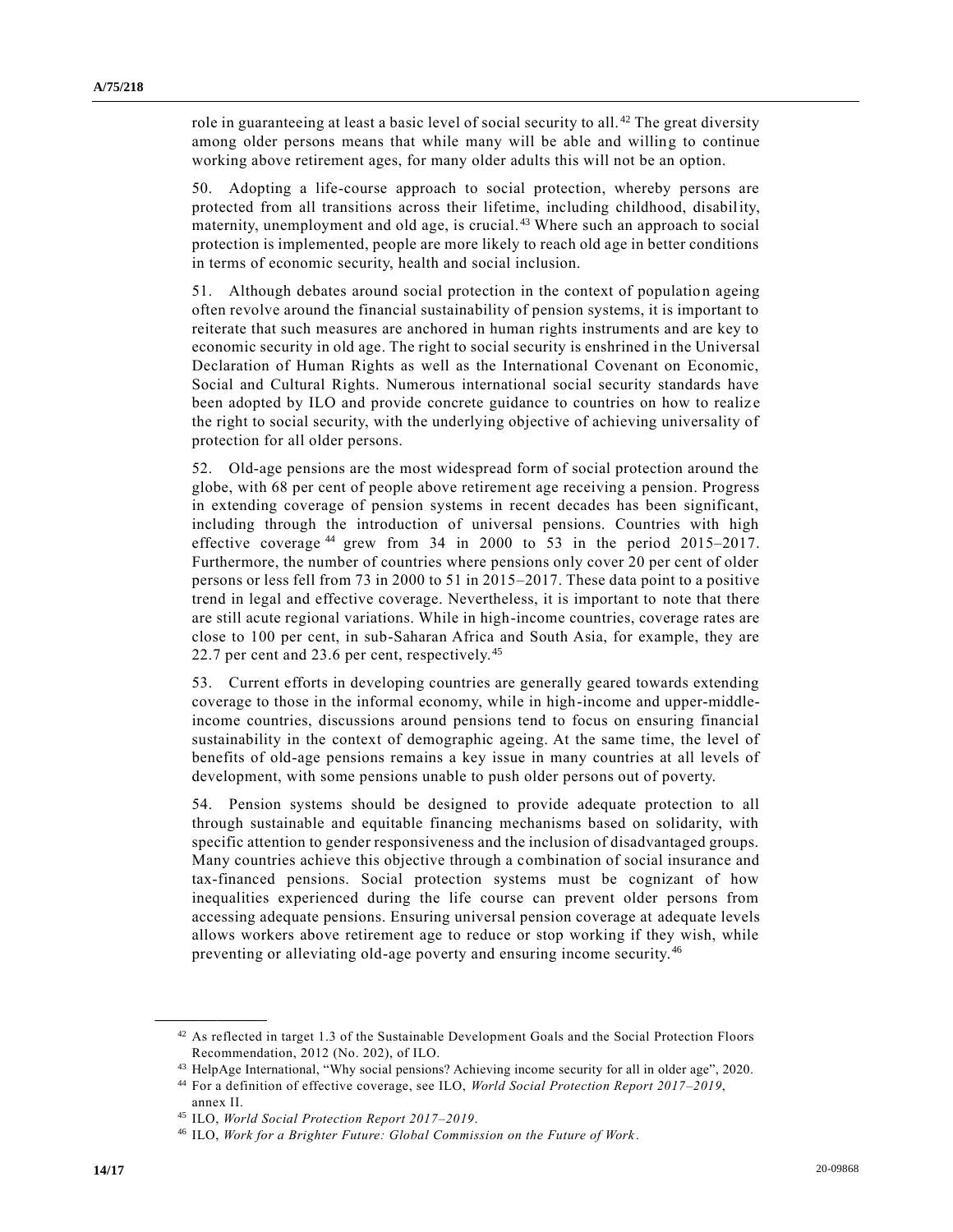55. Access to universal and equitable health care throughout the life course, including disease prevention, treatment and rehabilitation, would promote healthy ageing and improve health outcomes in old age. As a result, the burden of non-communicable diseases could be reduced so that old age is lived in better health and older persons can remain active for longer. Long-term care services will become very important as the population ages, yet few social protection systems have schemes focusing on such needs, and long-term care services are largely overlooked by policymakers both in less developed and more developed countries.<sup>47</sup>

56. The COVID-19 crisis has shed light on the importance of establishing strong social protection systems that support and strengthen the resilience of the entire population. While the risks linked to inadequate and insufficient social protection systems have been exposed worldwide, such vulnerabilities have been particularly felt in less developed countries. In designing an immediate response to the COVID-19 emergency, policymakers should also take a long-term perspective and develop strategies that strengthen social protection systems and crisis preparedness, including by adopting measures that support progressive transitions from the informal to the formal economy.<sup>48</sup>

# **IV. Updates on progress achieved by the United Nations system in addressing older persons in the context of the COVID-19 pandemic**

57. The COVID-19 pandemic has accentuated the pre-existing inequalities, discrimination and challenges faced by certain social groups. A series of policy briefs were launched by my Executive Office to lay out a vision for how the international community can deliver an effective, coordinated response to COVID-19, with a focus on priority groups. On 1 May 2020, the policy brief on the impact of COVID-19 on older persons was issued, highlighting a range of particular risks and challenges for older persons, many of which are not new. Older persons have long been subject to inadequate protection of their human rights and overlooked in national policies and programmes, which, together with the absence of a dedicated internationally agreed legal framework, contributes to the vulnerability of older persons and may have contributed to at times inadequate responses to the COVID-19 crisis.

58. The policy brief calls for the building of stronger legal frameworks at both the national and international levels to protect the human rights of older persons, including by accelerating the efforts of the Open-ended Working Group on Ageing to develop proposals for an international legal instrument to promote and protect the rights and dignity of older persons. It also recommends that the international community draw on United Nations system support, in line with the United Nations framework for responding to the socioeconomic impacts of COVID-19 and the Global Humanitarian Response Plan for COVID-19. A total of 146 States Members of the United Nations have strongly supported the appeal to promote responses to the pandemic that are based on respect for the rights and dignity of older people as well

<sup>47</sup> ILO, *World Social Protection Report 2017–2019*.

<sup>48</sup> ILO, "Social protection responses to the COVID-19 pandemic in developing countries: strengthening resilience by building universal social protection", May 2020; and "COVID-19 crisis and the informal economy: immediate responses and policy challenges", May 2020. See also the ILO platform on the social protection response to the COVID-19 crisis, available at [https://www.social-protection.org/gimi/ShowWiki.action?id=62&lang=EN.](https://www.social-protection.org/gimi/ShowWiki.action?id=62&lang=EN)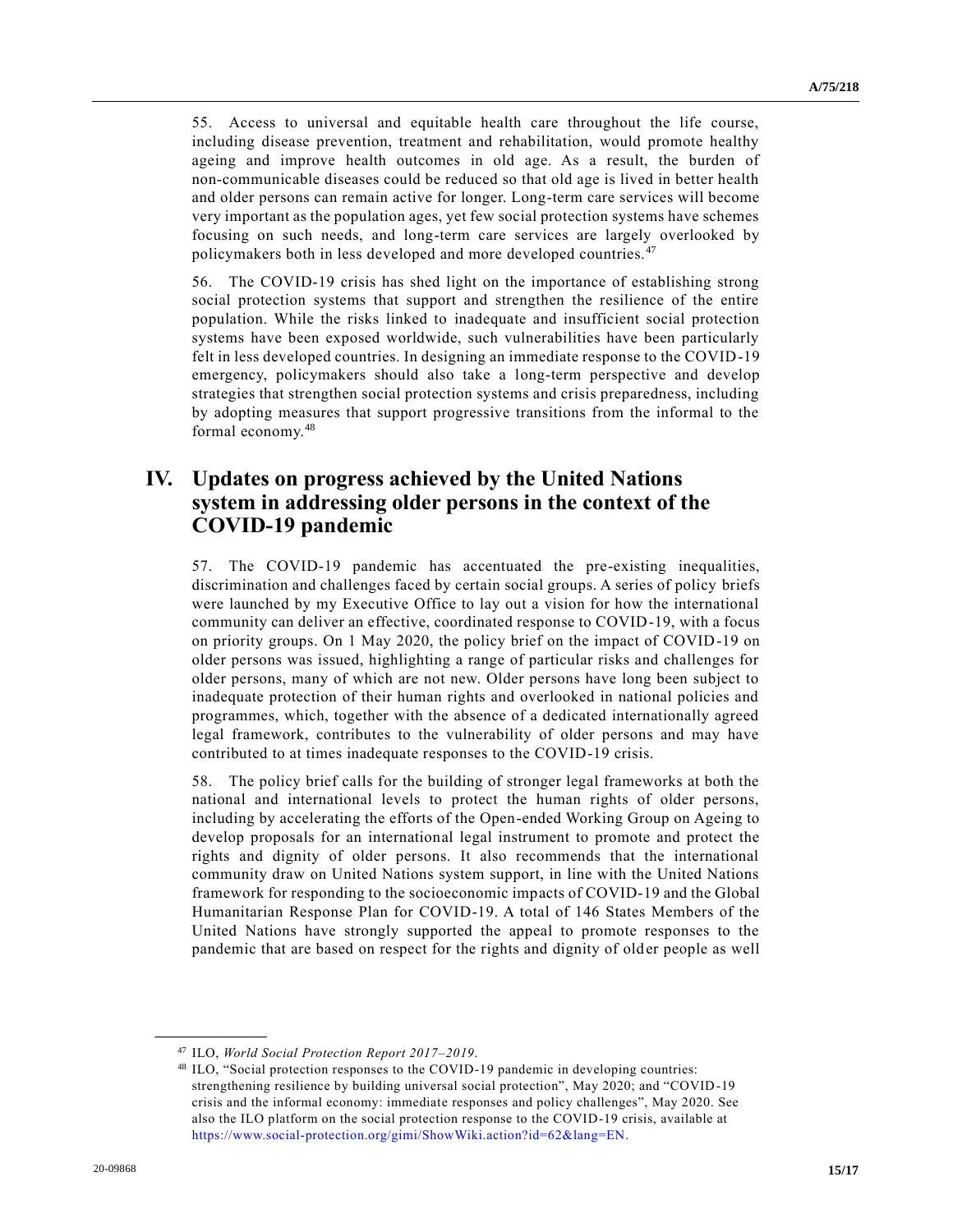as global solidarity.<sup>49</sup> Furthermore, a joint open letter from more than 100 non-governmental organizations was issued, calling for the further strengthening of the inclusion of older people in the work of the United Nations system at all levels.<sup>50</sup>

59. The informal Inter-Agency Group on Ageing welcomed the membership of the Development Coordination Office, which coordinates and manages the resident coordinator system. Members of the Group have issued a set of technical guidance as well as policy briefs on COVID-19 and older persons, which are available online.<sup>51</sup>

### **V. Conclusions and recommendations**

60. Emerging trends, including population ageing, will have profound consequences for every aspect of individual, community, national and international life, where every facet of humanity, including social and economic aspects, will evolve.<sup>52</sup> Decisive policy action can harness emerging trends towards redesigning and improving our communities and the working lives of individuals. At a time of persistent inequalities, the failure of policymakers to address or act on these global changes will have profound impacts on the nature and future of work, and on the place and dignity of people in it, as recognized in the ILO Centenary Declaration for the Future of Work.

61. An inclusive future of work is fundamental for sustainable development, ending poverty and leaving no one behind. Reaping the benefits of longevity for sustainable development in all its dimensions demands the adoption of evidence-based policies that incorporate the extension of longevity and re-examine existing attitudinal, legislative and institutional labour structures. Current underlying societal and policy structures that support long-standing assumptions of a life in three stages, of full-time education, then continuous work, followed by complete retirement, are not aligned with the realities of population ageing and extended longevity.<sup>53</sup> Policies can and should play an important role in shaping the future of work with a life -course approach. While the process is gradual and has already been ongoing for many years, changes at the margins may not be sufficient, and some suggest that an overhaul of current policies might be necessary in order to enable a human-centred future of work.<sup>54</sup>

62. Comprehensive policy responses should support a broader life-course approach that promotes quality of life at all ages and secures the benefits associated with longevity. Countries will need to review the concept of population ageing and what old age looks like, shifting from a depiction of older persons as a homogeneous group and population ageing as a burden on societies to a forward-thinking view that recognizes the social and economic contributions of older persons and that embraces the potential of an ageing population as a basis for future development. Guided by this course of thinking and action on ageing, evolving policies and initiatives will ensure economic prosperity and social cohesion, and will empower older persons and

<sup>49 &</sup>quot;Statement of support to the UN Secretary-General's policy brief on the impact of COVID-19 on older persons", 11 May 2020. Available at [https://www.un.org/development/desa/ageing/uncategorized/](https://www.un.org/development/desa/ageing/uncategorized/2020/05/140-member-states-support-the-sg-policy-brief-on-covid19-and-older-persons/) [2020/05/140-member-states-support-the-sg-policy-brief-on-covid19-and-older-persons/.](https://www.un.org/development/desa/ageing/uncategorized/2020/05/140-member-states-support-the-sg-policy-brief-on-covid19-and-older-persons/)

<sup>50</sup> "Joint letter to the UN Secretary-General from civil society organizations welcoming the Secretary-General's brief on older persons and COVID-19 and requesting a plan of action", 2 June 2020. Available at [https://www.helpage.org/newsroom/latest-news/ngos-call-on-un-secretarygeneral-to](https://www.helpage.org/newsroom/latest-news/ngos-call-on-un-secretarygeneral-to-set-out-plan-to-strengthen-recognition-and-inclusion-of-older-people-within-un-system/)[set-out-plan-to-strengthen-recognition-and-inclusion-of-older-people-within-un-system/.](https://www.helpage.org/newsroom/latest-news/ngos-call-on-un-secretarygeneral-to-set-out-plan-to-strengthen-recognition-and-inclusion-of-older-people-within-un-system/)

<sup>51</sup> See [https://www.un.org/development/desa/ageing/covid19.html.](https://www.un.org/development/desa/ageing/covid19.html)

<sup>52</sup> *Report of the Second World Assembly on Ageing, Madrid, 8–12 April 2002* (United Nations publication, Sales No. E.02.IV.4), chap. I, resolution 1, annex II.

<sup>53</sup> Lynda Gratton and Andrew Scott, *The 100-Year Life: Living and Working in an Age of Longevity* (London, Bloomsbury, 2016).

<sup>54</sup> OECD, "The future of work: OECD employment outlook 2019 – highlights", 2019.